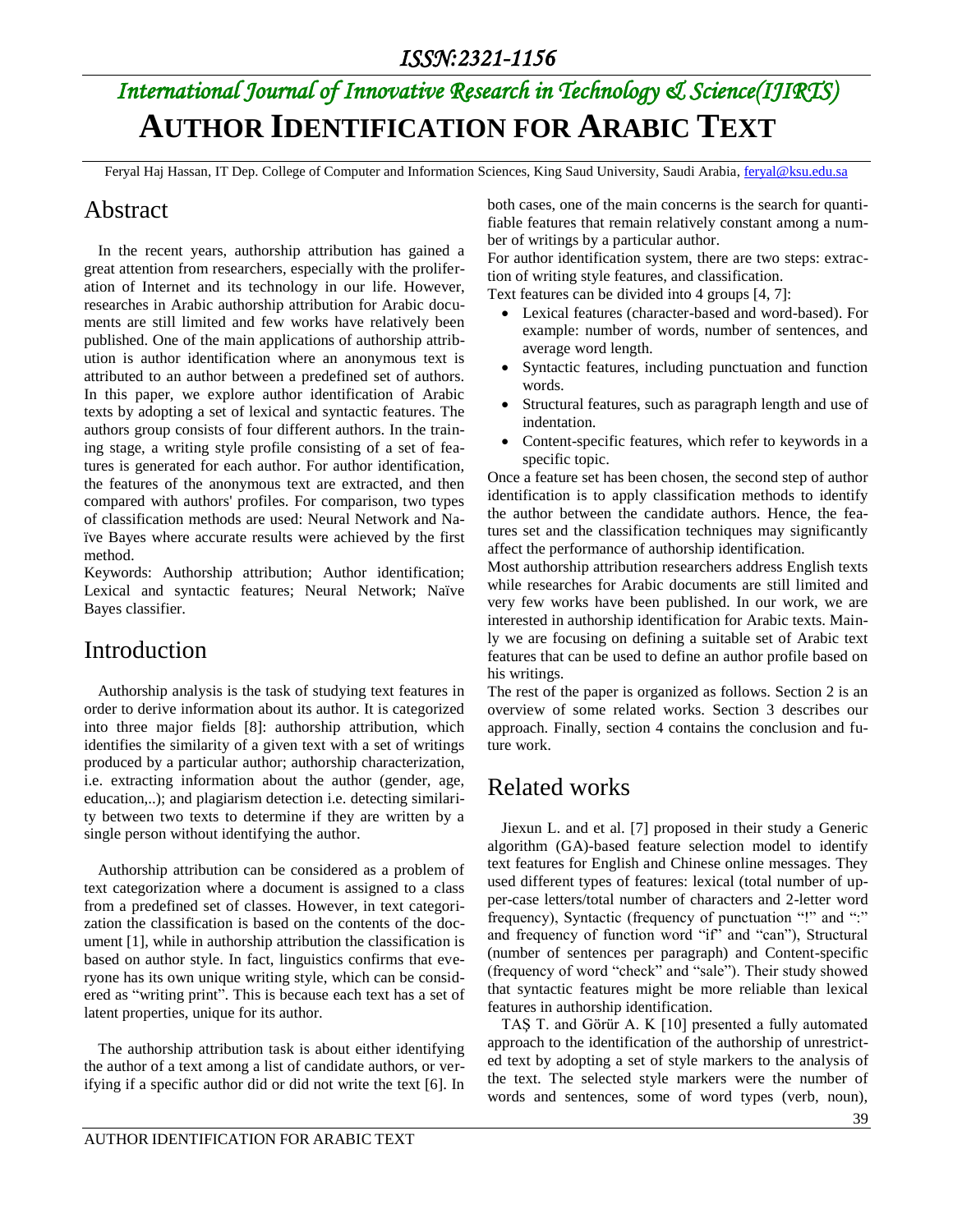### *International Journal of Innovative Research in Technology & Science(IJIRTS)*

punctuation marks and some of word based features. They used 15 different Machine Learning Algorithm and obtained maximum identification rate (80%) with Naïve Bayes multinomial classifier.

Pasqualoni A. study [9] presented a neural network designed to determine the authors of English sonnets written by William Shakespeare and other poets of the same period. The network is trained to attribute a given sonnet to either Shakespeare or a poet from a set of three authors. The input data for the neural network are three lexical features from the text: individual word counts and word pair counts both horizontally and vertically. The used neural network is a multilayer perceptron with two hidden layers of twenty nodes each and one output node indicating whether the input vector belonging to the sonnets written by Shakespeare or by another author. An average over 90 out of 100 sonnets were correctly attributed. This experiment has shown that it is possible to obtain high accuracy rates in authorship attribution using simple lexical measurements, if enough data are provided and a limited author set is used.

In Amasyali M. F. and et al. study [2], a text classification using n-gram model has been realized for Turkish text. They showed whether the modeling of Turkish texts with n-grams is successful approach or not for determining the author of the text, genre of the text and gender of the author. Four different classifiers (Naive Bayes, Support Vector Machine, C 4.5 and Random Forest) were trained on bi-gram and trigram models. They found that Naïve Bayes classifier gave the best result in identifying the author of text and bi-gram model is more successful than tri-gram in determining the author of the text.

In our previous works [5, 6], we examined character ngram based English document author's profile. We investigated total bi-gram and trigram, and n-gram subsets: initial bi-gram and tri-gram, medial and final bi-gram. Results obtained for total bigram and tri-gram were not encouraging, in opposite to result for initial bi-gram and tri-gram where an accurate author identification and verification rates were achieved. For initial bi-gram and tri-gram a threshold is found that separates dissimilarity of same author texts from texts written by different authors.

Previous research's has shown that neural networks and Naïve Bayes are effective in stylometry. They show also that it is possible to obtain high accuracy rates in authorship attribution using simple lexical and syntactic features for style description. In our work we use a set of lexical and syntactic features with neural networks and Naïve bayes classifiers to identify an Arabic novel's author among a set of four candidates.

#### The approach considered

This approach aims at identifying the author of an Arabic anonymous text between the candidate set of authors. We consider four authors: Abdulkaream Naseaf, Abdullah Tayeh, Ahlam Mustagmani and Nadia Khoust. We use six novels per author as training data and four novels per author for testing. In training phase we generate a "profile" for each author consisting of vector of "n" features.

In identification and testing, we calculate the features of a text and compare the resulted vector with the "nth" predefined author's profiles to identify the author of the text.

The steps of the training stage are given in figure 1 and author identification's steps are shown in figure 2.



**Figure 1. Training stage**



**Figure 2. Identification stage**

The text to be analyzed must be prepared before performing feature extraction process. The objective of text preprocessing is to convert each line sequence of space into a single space and delete the elongation in every word.

The selection of text features is based on previous works in author attribution for English text and on our observation of the novels of our authors set. We use three lexical features: number of words with length 3, 4 and, 5 characters, 18 syntactic features including number of punctuation marks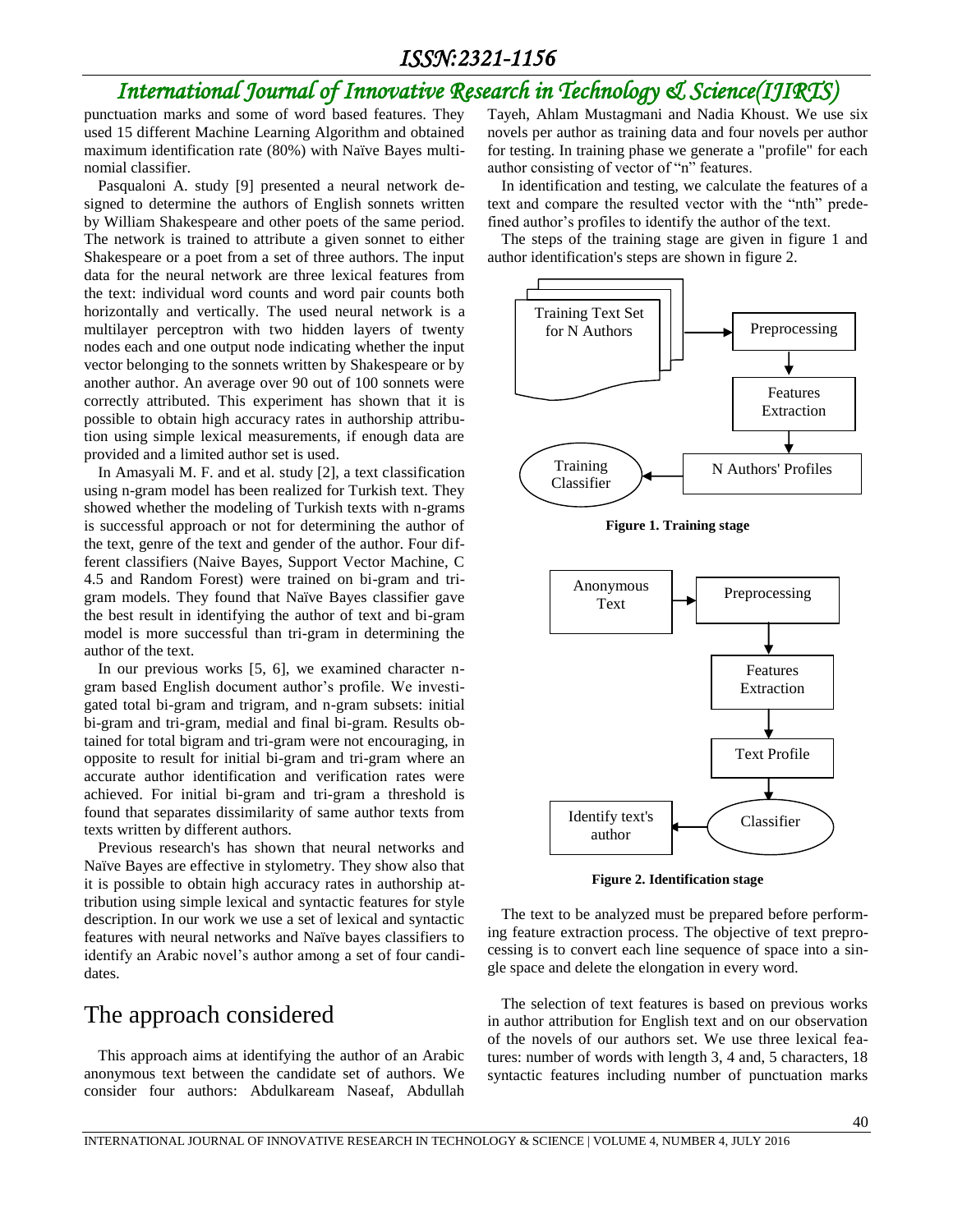and some function words. The feature set is presented in table 1.

#### **Table 1: Features set**

| <b>Features</b> | <b>Description</b>                    |
|-----------------|---------------------------------------|
|                 |                                       |
| $f_1$           | Number of Words of length $=$ 3 char- |
|                 | acters                                |
| f <sub>2</sub>  | Number of Words of length $=$ 4 char- |
|                 | acters                                |
| $f_3$           | Number of Words of length $=$ 5 char- |
|                 | acters                                |
| $f_4$           | Number of punctuation mark "."        |
| $f_5$           | Number of punctuation mark ", "       |
| $f_6$           | Number of punctuation mark ":"        |
| $f_7$           | Number of punctuation mark "?"        |
| $f_8$           | Number of punctuation mark "!"        |
| f <sub>9</sub>  | Number of punctuation mark ""         |
| $f_{10}$        | Number of punctuation mark "("        |
| $f_{11}$        | Number of punctuation mark "-"        |
| $f_{12}$        | Number of punctuation mark ""         |
| $f_{13}$        | Number of function word "من"          |
| $f_{14}$        | Number of function word "قال"         |
| $f_{15}$        | Number of function word "قالت"        |
| $f_{16}$        | Number of function word "لكن"         |
| $f_{17}$        | Number of function word "أن"          |
| $f_{18}$        | Number of function word "عن"          |
| $f_{19}$        | "على" Number of function word         |
| $f_{20}$        | Number of function word "في"          |
| $f_{21}$        | Number of function word "كان"         |

To avoid the dependence of feature values on the length of the analyzed text, we take their average by 2000 words text length.

To identify the author we investigate two classification methods: Neural Network and Naïve Bayes.

#### A. Neural Network Classifier

Feed-forward back propagation neural network consisting of three layers is used. The first layer has twenty-one neurons of the logsigmoid type, the second layer neurons are of the tansigmoid type, and the third one has four (number of authors) purelinear neurons. The input vector is the feature vector for each author. There are f input features (f1, f2,…, f21) equal to the number of neurons. The output is four classes corresponding to our selected authors. The network was trained on the 21 features of each author. A correct identification rate of 95% was achieved.

#### B. Naïve Bayes Classifier

For Naïve Bayes classification we use the algorithm proposed by Conigliaro J. [3]. We consider each data instance (author style) to be as a n dimensional vector of feature values:

$$
F = (f1, f2, f3, ..., fn)
$$
 (1)

Where n is the number of features.

A data instance F is assigned to the class for which it has the highest posterior probability conditioned on F, i.e. F is assigned to class ai if:

 $P(ai/F) > P(ai/F)$  for all j such that:  $1 \le j \le N$ Where: N is the number of classes (Authors).

According to Bayes theorem:

$$
P(ai/F) = P(F/ai) P(ai)/P(F)
$$
 (2)

Since  $P(F)$  is the same for all classes, we need to maximize the numerator  $P(F/ai) P(ai)$  for classification.

Assuming the features for each class (author ai) are conditionally independent, we have [3]:

$$
P\left(\frac{F}{ai}\right) = \sum_{k=0}^{n} -\log 10 \left[ P\left(\frac{fk}{ai}\right) \right] \tag{3}
$$

Where:

fk is the kth feature.

ai is the ith category.

n is the number of features.

The Naïve Bayes classifier may be summarized with the following equation:

$$
\hat{a} = \operatorname{argmax} \left[ -\text{Log} 10 \left[ P(\text{ai}) + P(F/\text{ai}) \right] \right] \tag{4}
$$

Where:

â is the estimated classification (identified author).

A is the set of all possible categories (Authors set).

In other words, the Naïve Bayes classifier estimates the probability that an anonymous text (data) belongs to a category (author) ai in A, estimating the probability of the given features being present. The value with the highest probability indicates the resulting author.

Conditional probabilities can be estimated directly as relative frequencies:

$$
P(fk/ai) = f k/ni
$$
 (5)

Where:

ni is the total number of training instances with class, ai and fk is the number of instances with feature fk and class, ai (i.e. number of occurrences of feature fk in class ai).

If  $fk = 0$  then the whole posterior will be zero, to solve this problem the m-estimate of probabilities is used:

$$
P(fk/ai) = (fk+m*p)/(ni+m)
$$
 (6)

Where:

p is the prior estimate of the probability.

m is the equivalent sample size (total number of features in vocabulary).

ni is the number of features in corpus i.

A uniform distribution of word use is assumed, so  $p=1/m$ . The estimate of the probability for a given feature fk of corpus j is defined as:

$$
P(fk/ai) = (fk+1)/(ni+m)
$$
  
\n
$$
P(ai) = nd/Nd
$$
 (8)

Where: